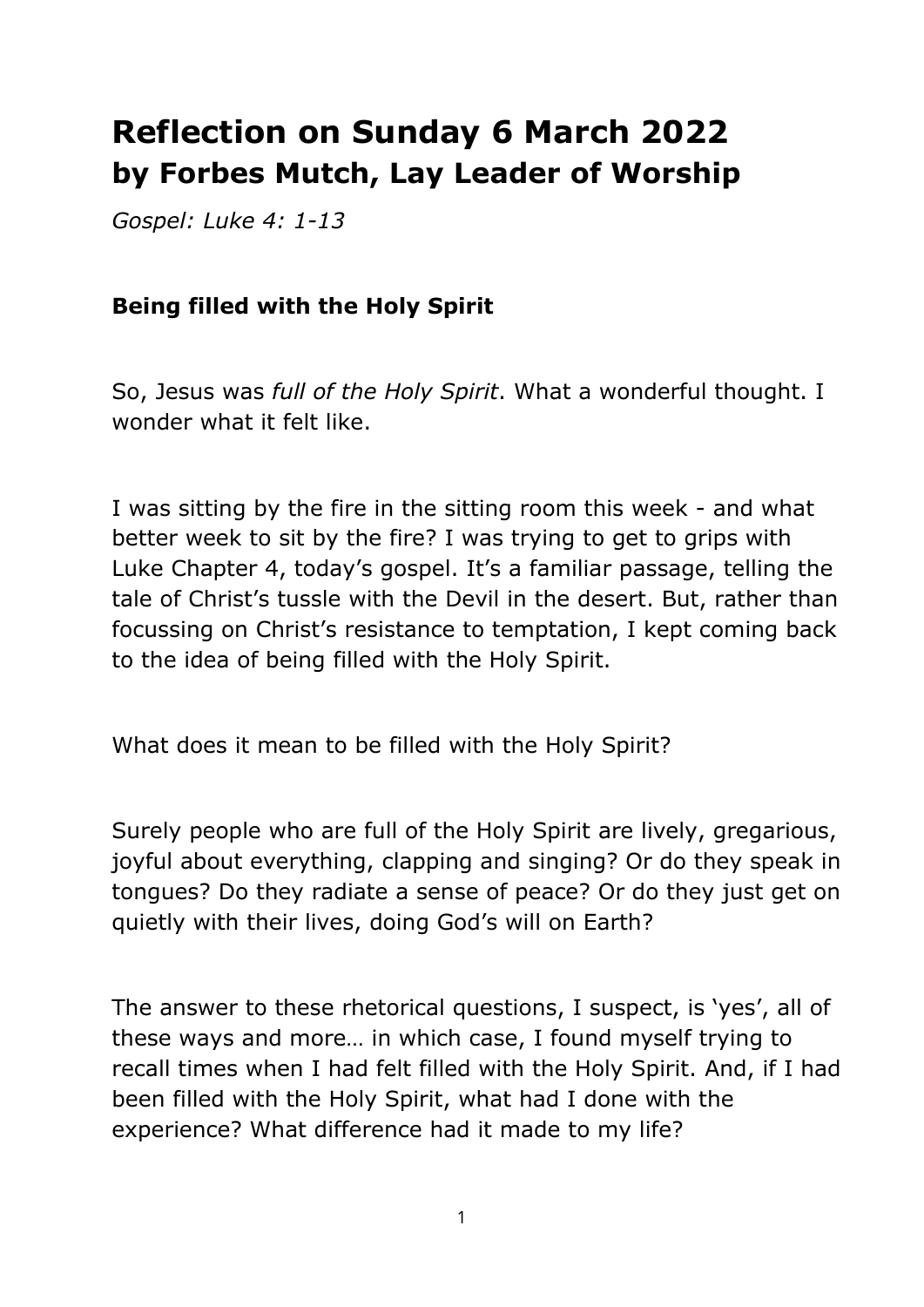As some of you know, my father died recently. Don't worry, I'm ok about it. He was nearly 95 and had led a fruitful life. He had a stroke and was in hospital for 3-4 weeks before being transferred back to the care home where he lived with my mother, so that they could be together for what we knew would be his last few days. They had been together for over 70 years, after all.

I knew that once he was back in the care home, I wouldn't be able to see him because of COVID restrictions. So, I took the opportunity to say goodbye to him while he was still in hospital.

He was resting peacefully in his hospital bed; he was paralysed down one side, he couldn't talk and he had his eyes closed. I bent close to him and whispered: "*You know, you were the best Dad ever. I loved your values, I loved your kindness, I loved the magic tricks you used to perform when we were kids, and I loved your whisky. But, most of all, I loved your sense of humour*." And I kissed him.

It was a lovely moment, and I did feel the Spirit of the Holy Spirit or the presence of God close by at that time.

When I came out of the hospital a few minutes later, I thought WHY? Why do we always leave it until the last minute; why do we wait until someone is dying or has even passed away before we tell them how much we love them?

And the lesson I immediately learnt, instantly, right there, was that I (that all of us who are Christians) should capture in our hearts those moments when we feel filled by the Spirit of God and use that resource. We should harness that power and extend the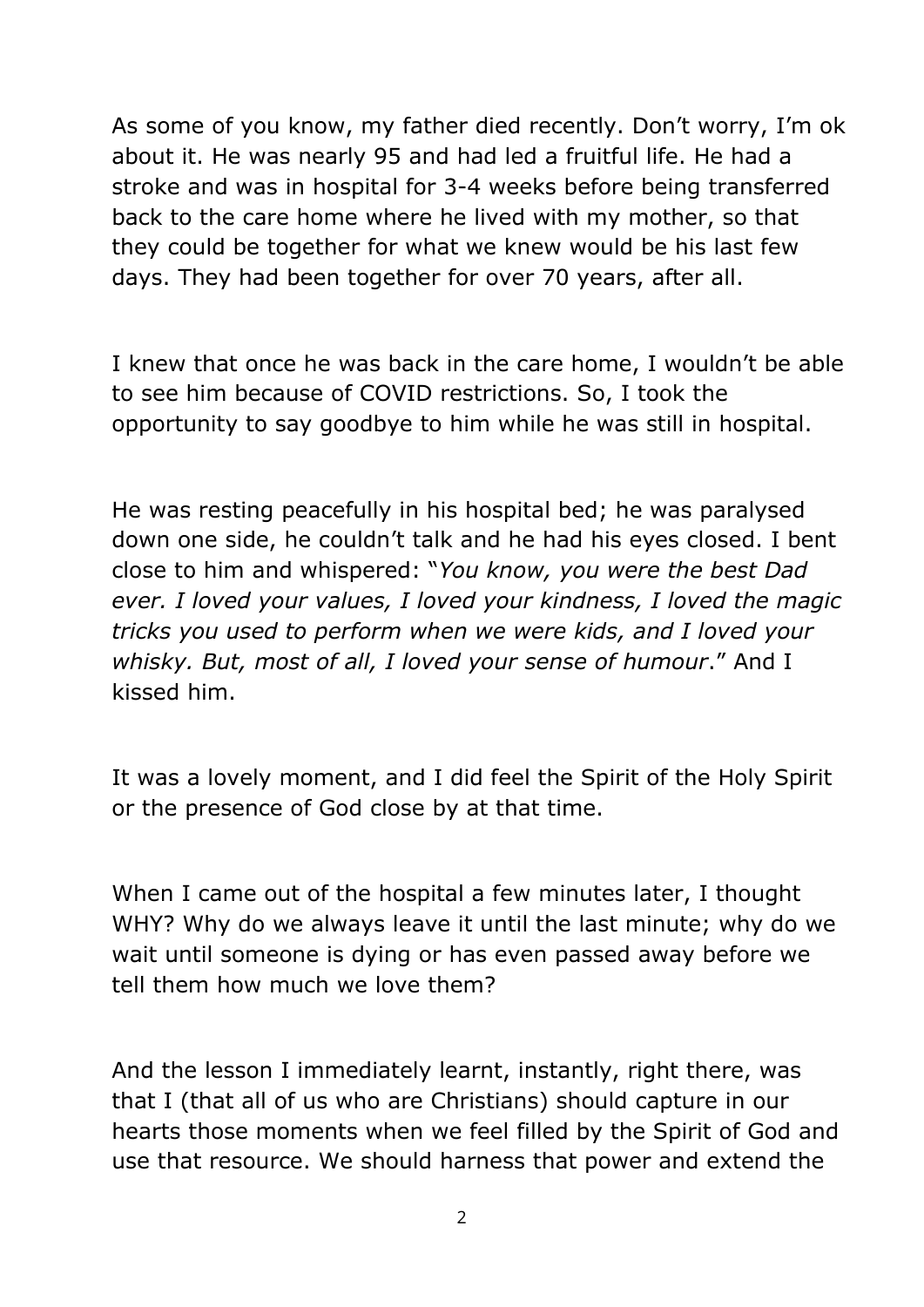moment; we should look back and say, "*I should feel and be like this all the time"*.

It's not easy, of course, and I'm being deliberately naïve. It's an aspiration more than an achievable reality day after day. But I, for one, will make more effort to try and recognise when God is close and make more of the moment, make more of the strength that He provides.

Jesus did that in the desert. And that's the other thing that I find fascinating about Luke Chapter 4.

Jesus has just been baptised in the River Jordan; the Holy Spirit descends in the form of a dove, Jesus climbs out of the water, glowing with the praise and authority of his father; he crosses over to the far bank and wanders off into the wilderness for 40 days.

I'm sure I don't need to tell you that our lives can be like that - a moment of special high achievement can be followed by a period in the wilderness.

But it's often in personal moments of darkness and wilderness that we feel closest to God and maybe even been filled with the Holy Spirit without realising it.

And the conclusion that I came to, as the log fire blazed away, contemplating what it must feel like to be filled with the Holy Spirit, is that we probably all are at different times but we just don't recognise those moments at the time, but only in hindsight. And it is different for different people in different circumstances.